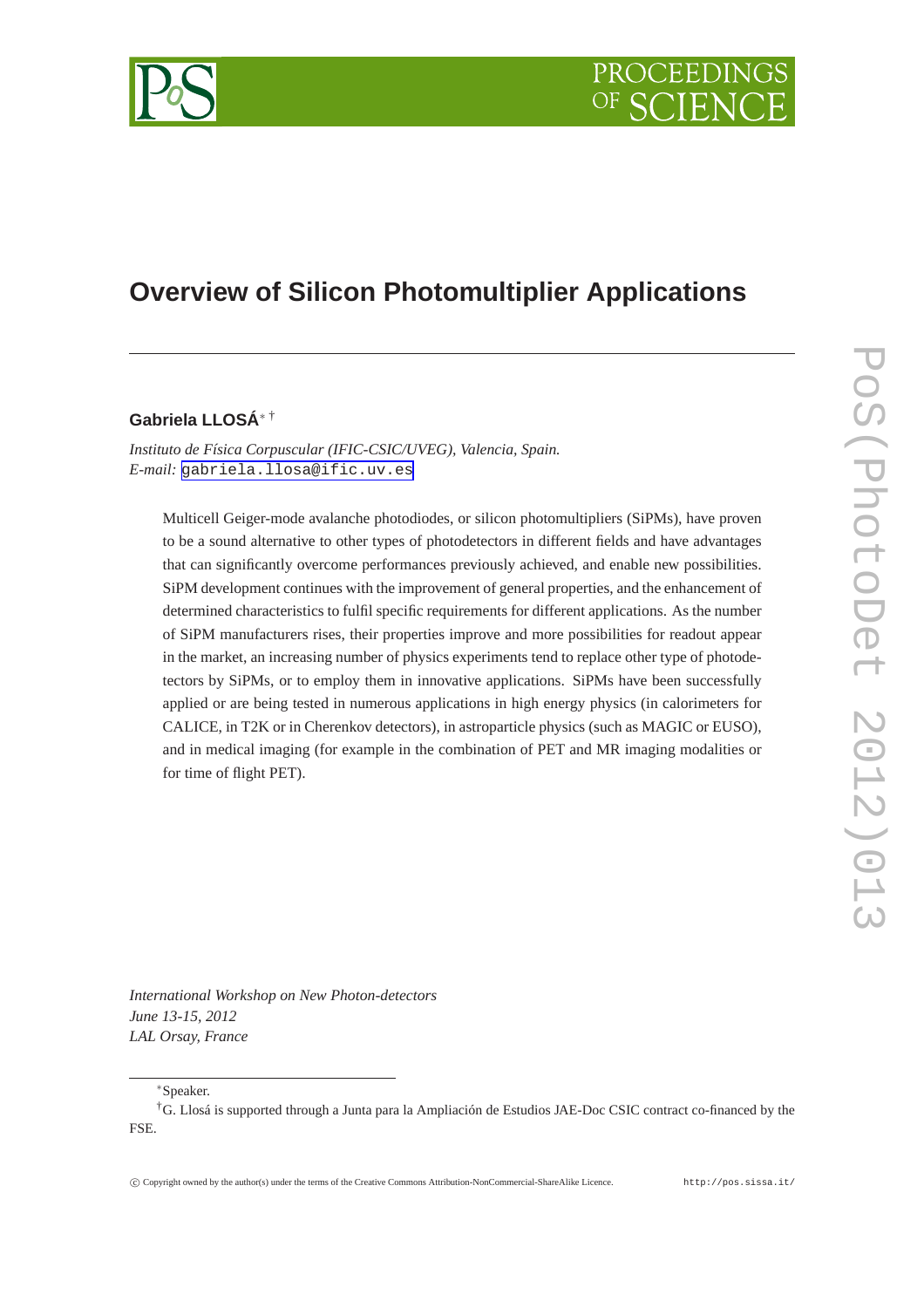## **1. Introduction**

Multicell Geiger-mode Avalanche photodiodes, commonly known as Silicon Photomultipliers (SiPMs), have experienced a fast development in the last ten years. This technology is now mature enough to be employed in numerous experiments, overcoming the performance of other types of photodetectors. At the same time SiPM research is still an active field, with new designs and developments ongoing.

The advantages of SiPMs are known. The compactness and design flexibility of solid state detectors makes them easily adaptable to different applications by tailoring their structure, size or microcell size to enhance the desired properties such as photon detection efficiency (PDE), already larger than most photomultiplier tubes (PMTs) and still increasing, or dynamic range. They also have a fast time response and they are insensitive to magnetic fields. Among their main disadvantages are sensitivity to temperature and bias voltage variations, a high dark count rate and a PDE that is still too low for some applications. Since the noise scales linearly with area, detectors tend to be small. Radiation damage, which results in increased dark count rates and afterpulse probability, can be a limitation for some applications, in particular those in which the detection of single or a low number of photons is required.

The number of commercial manufacturers has also increased significantly. These facts make that an always growing number of experiments and applications consider SiPMs as possible photodetectors, replacing the ones currently in use or making further advances possible in some fields.

This paper is a short overview of the main trends and recent advances. Far from being exhaustive, it provides a short description and status report of some example applications in high energy physics, astroparticle physics and medical imaging.

#### **2. Calorimetry**

Calorimetry for future particle physics experiments is one of the first applications using SiPMs at large scale. This is the case of the analog hadronic calorimeter (AHCAL) or the electromagnetic calorimeter developed by the CALICE collaboration for the International Linear Collider (ILC). SiPMs are also considered for the upgrade of current experiments, where they can improve the performance of detectors in use. One of the main advantages is the possibility of significantly increasing the detector granularity when coupled to scintillators with wavelength shifting (WLS) fibers. In addition, their insensitivity to magnetic fields allows their operation inside the magnets. Very large numbers of SiPMs are needed, and thus, a mass production with relatively similar characteristics at low cost should be achievable.

The calorimeters designed for the future linear collider detectors follow the particle flow approach, which combines information from trackers (charged particles) and calorimeters ECAL (photons and electrons) and HCAL (hadrons). Very high granularity is required to distinguish details of hadron showers, with a high integration level. The CALICE Hadronic Calorimeter for ILC is a pioneering detector development using SiPMs. A first prototype was initially assembled and tested employing ∼8000 SiPMs from MEPhI/PULSAR [\[1\]](#page-7-0). An upgraded version employs plastic scintillator tiles of  $30 \times 30 \times 3$  mm size with WLS fibers mirrored on one side and read out with 1 mm<sup>2</sup> CPTA/Photonique SiPMs of 796 microcells on the other side, making a module of  $36 \times 36$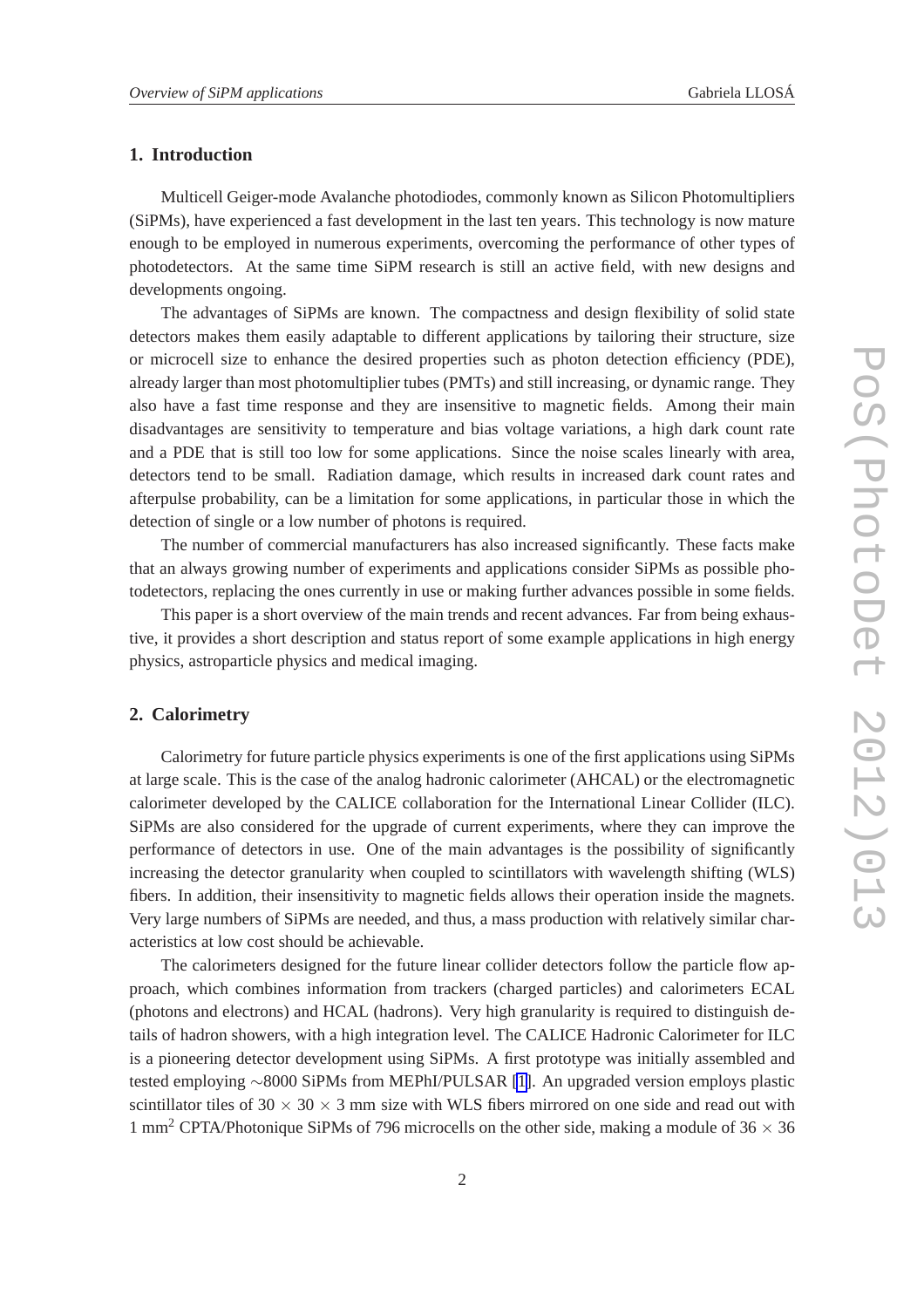tiles [\[2\]](#page-7-0). The SPIROC ASIC serves as front-end electronics. Tests have been carried out in a 2-6 GeV electron beam. The results show 95% minimum ionizing particle (MIP) detection efficiency in self trigger mode setting the threshold so that the ratio of the number of noise events and the number of MIP events is below  $10^{-4}$ .

The CALICE Electromagnetic Tungsten-scintillator sampling calorimeter (ScECAL) is also employing MPPCs from Hamamatsu. In this case, absorber layers of 3.5 mm thick Tungsten are used, and three types of tiles have been tested in three half-detectors: two types of so-called megastrips (9  $\times$  4.5  $\times$  0.3 cm) with and without WLS fibers and scintillator strips (1.0  $\times$  4.5  $\times$ 0.3 mm) with a 1 mm hole to place the WLS fiber fabricated with the extrusion method. The final design incorporates reflector foils to isolate strips optically. Results in test beams demonstrate the feasibility of this detector concept [\[3\]](#page-7-0).

The high luminosity upgrade of the Large Hadron Collider (LHC) at CERN will require the upgrade of some of the detectors. In the case of the CMS Outer Hadron Calorimeter upgrade, SiPM-based detectors will replace the Hybrid Photodiodes (HPDs), which are susceptible to discharge at intermediate magnetic fields. Tests indicate that SiPM PDE is more than two times that of HPDs and the gain is a factor of 50 to 500 times larger. SiPMs also take advantage of being compact and not being affected by the magnetic field. In addition the bias voltage is 100 V compared to 10 kV for HPDs [\[4\]](#page-7-0). The full SiPM system will be installed during the LHC LS1 shutdown in 2013.

The Tokai-to-Kamioka (T2K) experiment is a long baseline neutrino oscillation experiment for <sup>ν</sup>*<sup>e</sup>* appearance search. The experiment detectors are a near neutrino detector complex (ND280), placed at JPARC (Japan), and a far neutrino detector, Superkamiokande. The ND280 is located 280 m from the pion production target and it is composed of two detectors, the on-axis neutrino beam monitor (INGRID) and the off-axis detector, made, in turn, of several subdetectors. Both the on-axis detector and several calorimeters of the off-axis subdetectors are composed of scintillator bars of different sizes and configurations, read out by WLS fibers either with SiPMs on two sides or on one side and mirrored on the other side. SiPMs have been selected as photosensors based on their PDE matching the emission of the WLS fibers, their insensitivity to magnetic fields, and their compactness, given the space constraints. The SiPMs selected matching the experiment requirements are MPPCs from Hamamatsu of size 1.3 mm<sup>2</sup>, 667 microcells with 50  $\mu$ m<sup>2</sup> microcell size, low cross talk (about 10%), PDE  $\geq$  25% for green light, dark rate of 0.3 MHz at the operating voltage and gain of about  $7 \times 10^5$ . This is the first large scale application of SiPMs in an experiment, with about 60000 units required [\[5\]](#page-7-0).

## **3. Cherenkov detectors**

Cherenkov detectors require the detection of low light level fluxes, on the order of single or few photons. Thus, high PDE, low dark rate and low cross-talk are essential. Specific developments are ongoing in this field for some experiments [\[6\]](#page-7-0). SiPMs are being tested for Cherenkov telescopes for astroparticle physics experiments, and considered in HEP experiments for RICH (Ring Imaging Cherenkov) detectors in the upgrade of the Belle spectrometer (KEKB e+e- collider), or ALICE (LHC) at CERN, and also in DIRC (Detector of Internally Reflected Cherenkov light) detectors for the PANDA experiment at the FAIR facility [\[7\]](#page-7-0). SiPMs are considered promising candidates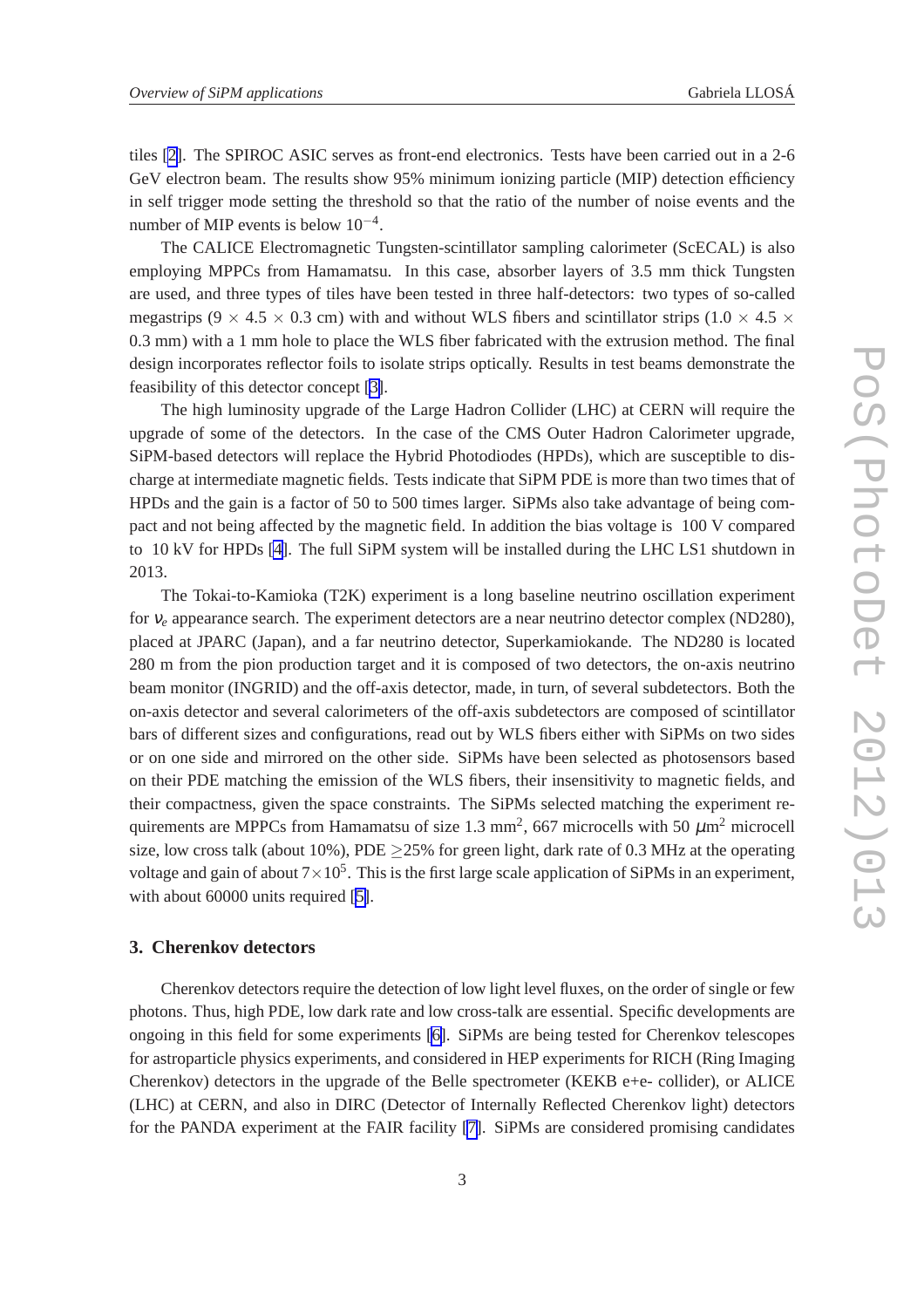for RICH counters based on direct detection of photons [\[8\]](#page-7-0). They are under study, among other options, as photodetectors in Focusing Aerogel Ring Imaging Cherenkov (FARICH) detectors for the upgrade of different experiments.

The upgrade of the Belle particle identification (PID) system will require a  $4\sigma$  separation of kaons from pions up to a momentum of 4 GeV/c. A proximity focusing RICH with aerogel radiator would meet the limited space constraints. Other issues to consider are the presence of a magnetic field of 1.5 T and radiation damage. A test detector module has been mounted with 64 (8x8) MPPCs of 1 mm<sup>2</sup> size and 100  $\mu$ m microcell size. Pyramidal light concentrators have been employed to increase the signal to noise ratio and the effective area of the sensor while maintaining the noise level. The module has been tested in a 120 GeV pion beam, profiting from the fast timing properties of SiPMs to apply time windows for event selection and noise reduction. The results show that 3.7 photons per ring were detected. Improvements in aerogel and light guide coupling could lead to the detection of up to 30 photons per ring, making the detector performance suitable for this application [\[9\]](#page-7-0).

A FARICH detector, employing multi-layer silica aerogel as radiator, is also being tested as a possible upgrade for the ALICE high momentum PID system, which is expected to extend the momentum range of the charged particle ID up to 10 GeV/c for pion-kaon separation and to 14 GeV/c for kaon proton separation [[10\]](#page-7-0), and also for the Super Charm-Tau Factory project at BINP (Novosibirsk). A detector employing Winston-cone light collectors coupled to SiPMs (MRS APDs from CPTA) has been assembled and tested in a 6 GeV/c negative pion beam. A FARICH Cherenkov angle resolution of about 2.1 mrad sigma was obtained, taking into account the prototype geometrical efficiency. Digital SiPMs from Philips are also being tested for this application [\[11](#page-7-0)].

Within the Cherenkov telescopes for astroparticle applications, SiPMs are being tested both for ground based and space telescopes. Atmospheric Cherenkov telescopes are employed to study some of the most energetic galactic and extragalactic objects such as active galatic nuclei, supernova remnants or gamma-ray bursts. Very High Energy (VHE) gamma rays, in the range of tens of GeV to TeV, induce Extensive Air Showers (EAS) when entering the atmosphere and the secondary particles produce Cherenkov light that is detected by the telescopes. Large areas and fast photodetectors with high PDE in the UV and blue range are required. In this case no external trigger can be applied, and thus the reduction of dark rate is essential. In addition, these experiments suffer from high temperature variations which must be compensated. Research is ongoing for high PDE, large area, optical crosstalk and afterpulse suppression for MAGIC and CTA (Cherenkov Telescope Array) [[6\]](#page-7-0). The first test of the use of SiPMs was carried out at the MAGIC telescope [\[12](#page-7-0)]. A small detector was developed consisting of an array of 2  $\times$  2 MPPCs of 3 mm<sup>2</sup> size and 50  $\mu$ m<sup>2</sup> microcell size from Hamamatsu. A two-stage light concentrator consisting of a light catcher of high reflective foil and a Plexiglas light concentrator was placed on top of each MPPC to enhance the effective area of each sensor. The detector was mounted on the entrance window of the MAGIC camera, in place of one of the PMTs. A small amplifier was situated close to the detector, and the MAGIC data acquisition (DAQ) system was employed as readout for the detection of air-shower Cherenkov light. The comparison with neighbour PMTs showed an increase in detection efficiency greater than 60% after scaling for the difference in detector areas.

The FACT (First G-APD Cherenkov Telescope) project evaluates the use of SiPMs in Imaging Atmospheric Cherenkov Telescopes (IACT). A first prototype made of 144,  $3 \times 3$  mm<sup>2</sup> Hama-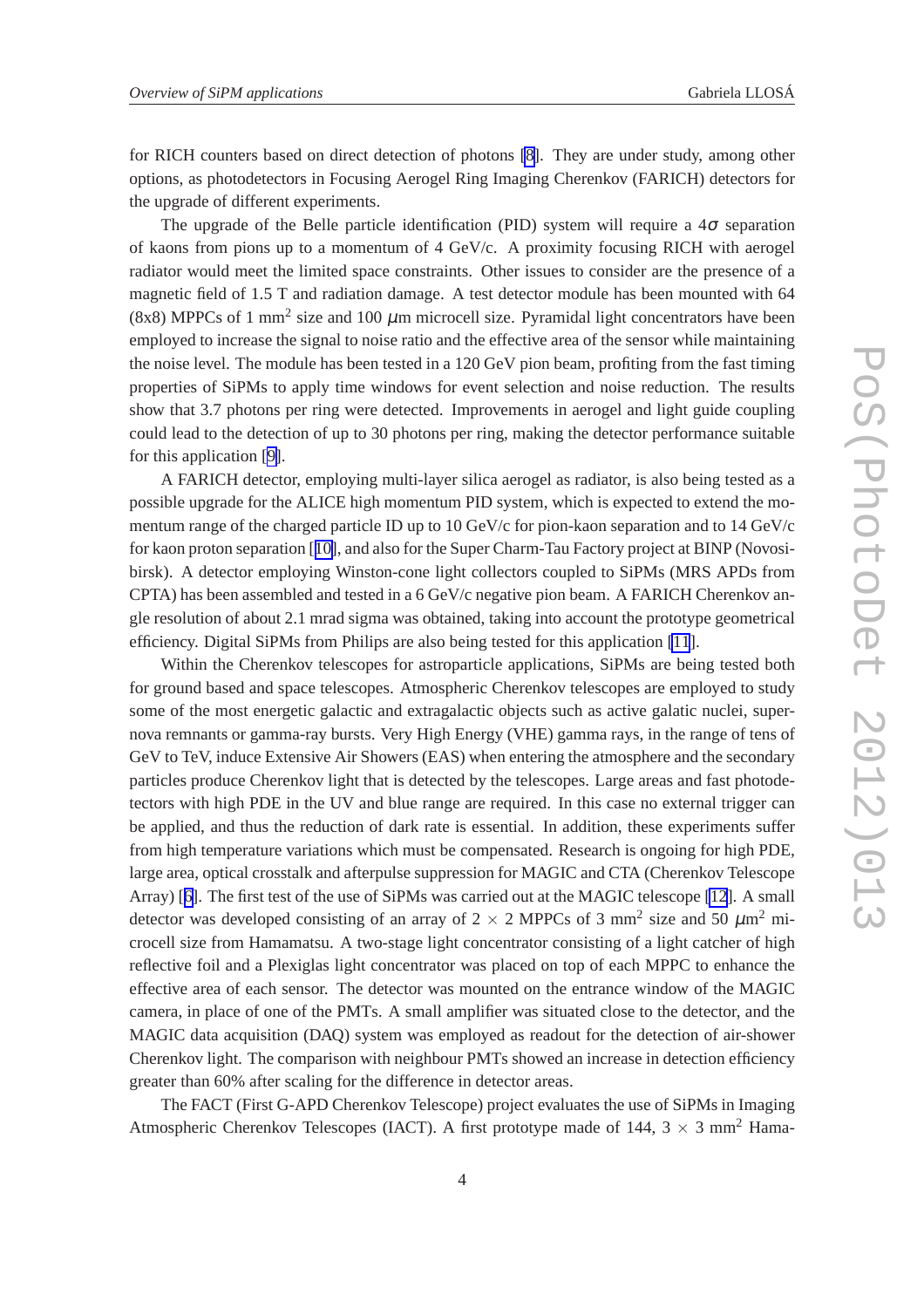matsu MPPCs with 50  $\mu$ m<sup>2</sup> microcell size was initially developed and tested. The Domino Ring Sampling (DRS2) chip was employed for readout [[14\]](#page-8-0). A feedback system for temperature variation compensation was developed based on LED signals which modifies the bias voltage according to temperature changes. With this system, the signals were kept constant to within 0.5 %. The complete FACT camera is composed of 1440 SiPMs with light collecting cones. The improved version of the chip, DRS4, replaces the DRS2. The system is installed on a former HEGRA telescope, upgraded with refurbished mirrors, a new drive system, and a new DAQ system. The camera is functioning with reliable and stable operation under varying conditions, and commissioning is ongoing [\[15](#page-8-0)].

The JEM-EUSO (Extreme Universe Space Observatory on-board Japanese Experiment Module) project is based on the construction of a space borne fluorescence telescope to be installed at the International Space Station for the observation of extreme energy cosmic rays, pointing at the Earth to detect Cherenkov light from the atmosphere [\[13\]](#page-8-0). Low power consumption and low weight are essential in this case. A camera has been built employing 16 arrays of 16 MPPCs each, developed by Hamamatsu in a collaboration with Max Plank Institut für Physik for application in IACT experiments including MAGIC/MAGIC-II and CTA. The 256 MPPCs have 3 mm<sup>2</sup> size, and a peltier cooling system has been developed for uniform and stable cooling down to at least  $-10$  °C with fluctuations of less than  $\pm 0.5$ °C. The ASIC KI03 charge to time converter developed originally for the JEM-EUSO front-end circuit has been upgraded and adapted for this project. The system is working satisfactorily and will be tested in centi-EUSO (a detector with the same structure as JEM- EUSO, but made at a smaller scale,  $74.2 \text{ cm} \times 40 \text{ cm}$ ) to demonstrate the ability for cosmic-ray observation. In addition to the JEM-EUSO application, the same camera is also being tested in bio-molecular science to observe molecular dynamics.

# **4. Other particle physics experiments**

SiPMs are employed in many other applications. Two interesting experiments are briefly described.

NEXT is an experiment for neutrinoless double beta decay searches at the Canfranc Underground Laboratory (LSC) [\[16](#page-8-0)]. The detector consists of a high-pressure electroluminescence time projection chamber (TPC) filled with gaseous high purity Xenon enriched with Xe-136, with photodetectors at both ends. PMTs on one end provide the energy measurement with the excellent resolution needed for event selection. In addition, a finely segmented MPPC plane behind the anode has been added to perform event tracking. The NEXT-DEMO prototype, which includes a plane with 256 MPPCs of 1 mm<sup>2</sup> size in a 1 cm pitch, has been assembled (Fig. [1\)](#page-5-0). The SiPMs are coated with Tetraphenyl butadiene (TPB) to shift the photon wavelength from UV to blue in order to improve light collection. The system is working successfully and will lead to the development of the NEXT-100 prototype that will include 7500 SiPMs.

The MU-RAY telescope is under development for the study of density variations in volcanoes through muon radiography [\[17\]](#page-8-0). The resolution obtained with this method (about 10 m in optimal conditions) is expected to be better than that obtained with gravimetric techniques. The telescope detects horizontal muons through the volcano based on their energy loss in rock, for which the morphology must be known. The detector aims to have a tracking capability with millirad resolution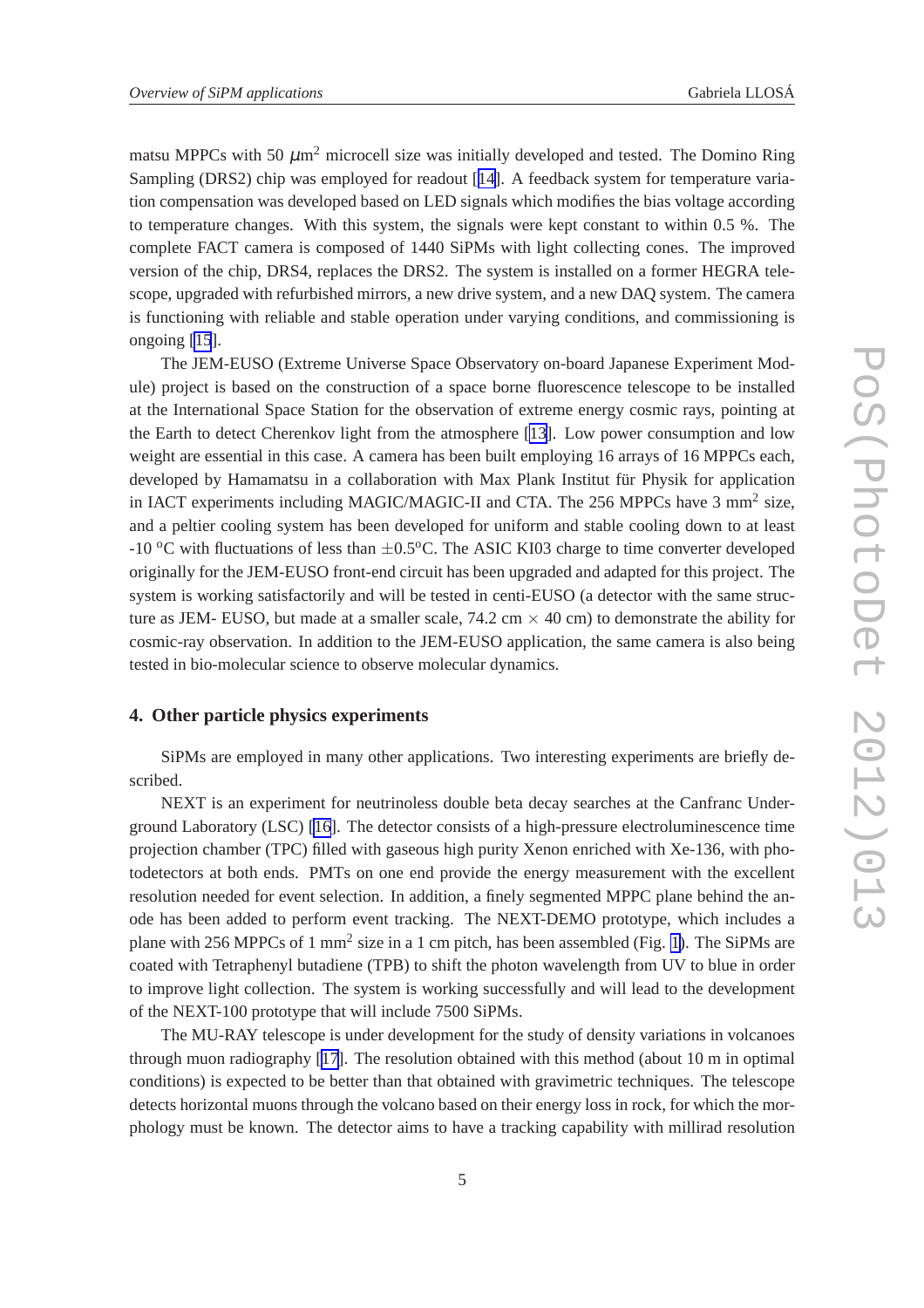<span id="page-5-0"></span>

Figure 1: NEXT-DEMO SiPM plane consisting of 256 MPPCs of 1 mm<sup>2</sup> size in a 1 cm pitch, coated with TPB.

at low cost and low power consumption. It should also be resistant and stand temperature variations greater than 60 °C. Polystyrene scintillators with  $TiO<sub>2</sub>$  coating and a WLS fiber, mirrored at one side, are employed. The device should provide sub nanosecond timing resolution. The SiPMs are developed by FBK-IRST, and the SPIROC ASIC from LAL is used in readout. Testing of a  $1 \text{ m}^2$  prototype in the laboratory is ongoing, and on-site measurements are planned. The goal is to develop a 10  $m<sup>2</sup>$  prototype for real time and/or stereoscopic observations.

# **5. Medical applications**

The characteristics of SiPMs are well suited to replace PMTs and APDs in medical imaging applications, for example, in intra-operative probes, Single Photon Emission Computed Tomography (SPECT) or Positron Emission Tomography (PET) systems. SiPMs can be employed to replace PMTs or APDs improving the detector performance, or make innovative designs possible. This review concentrates mostly on PET applications, since significant advances have been made in this particular field. Many groups are working on similar developments, and thus only selected examples are given in each case.

The 'conventional' PET detector is made of pixellated crystal arrays coupled to position sensitive PMTs, with no information of gamma-ray depth of interaction (DOI) in the crystal, thus leading to parallax errors in the scanners. The use of PMTs makes the combination with magnetic resonance (MR) applications very difficult.

A first fully working ring with SiPMs has been developed and successfully operated employing two types of LGSO crystals of 1.1 mm  $\times$  1.2 mm size and 5 mm/6 mm length in a phoswich configuration that provides DOI determination [\[18](#page-8-0)]. Mice have been imaged, and the system is also being tested in PET/MR applications.

SiPMs are also included in other novel system designs with DOI determination. In the X'tal cube detector, SiPMs are placed in all six faces of a cube made of small 1 mm<sup>3</sup> crystals, determining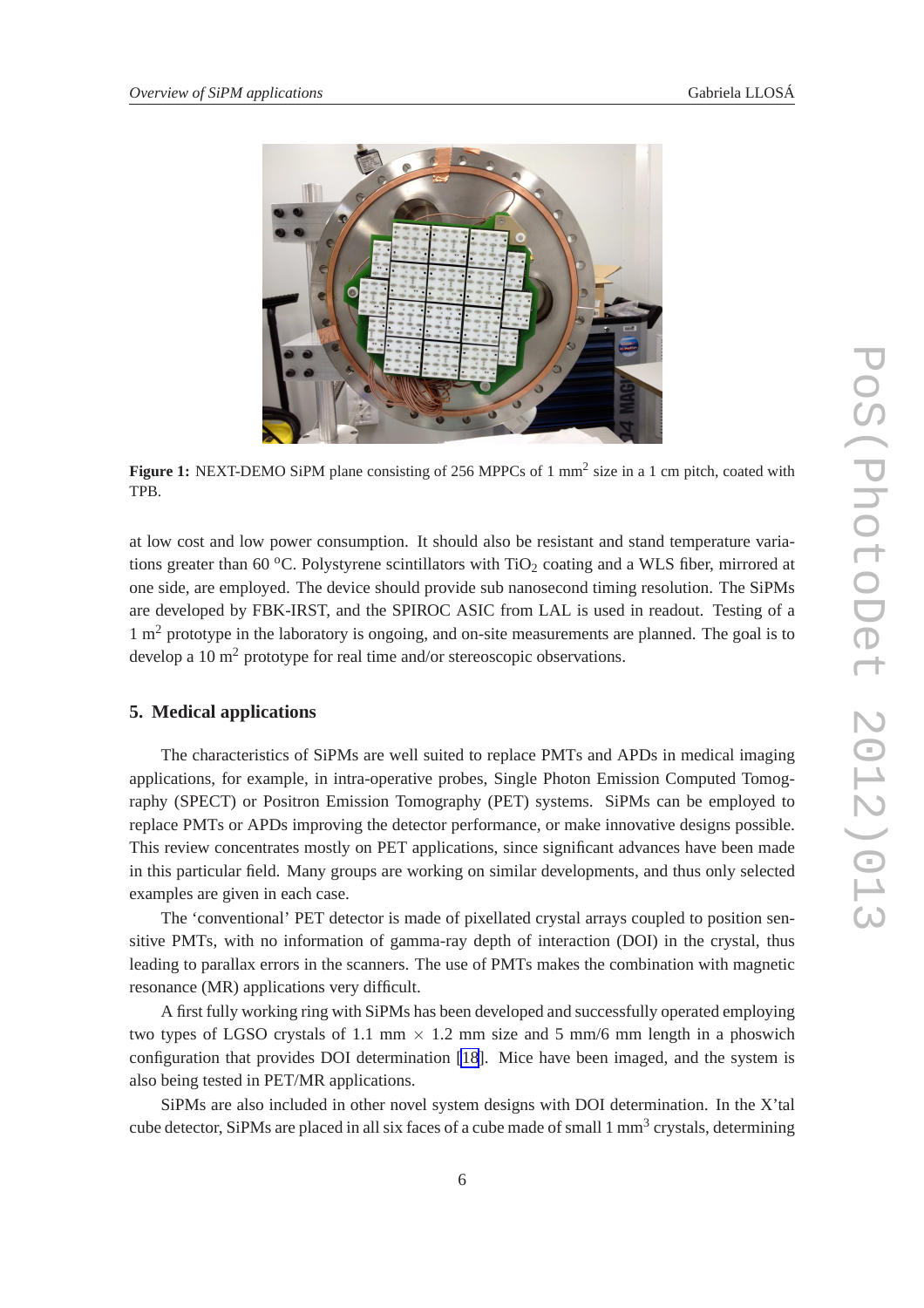the interaction position in the crystal in 3D [\[19](#page-8-0)]. The AX-PET project has developed a parallax-free detector concept [\[20](#page-8-0)]. In this detector, LSO crystals of  $3 \times 3 \times 100$  mm<sup>3</sup> size are oriented axially (i.e., parallel to the scanner axis), instead of radially (i.e. pointing towards the center of the detector) as they generally are in PET scanners. The stack of several crystal layers provides the desired efficiency while the DOI is determined by the event layer. Crystals are read out by SiPMs from Hamamatsu. In order to obtain the transverse coordinate, WLS fibers, also read out by SiPMs, are placed perpendicularly to the crystals to collect escaping light.

High spatial resolution has been obtained with both pixellated and continuous SiPM-based detectors. Crystal arrays with 0.5 mm<sup>2</sup> crystal size have been resolved employing position sensitive SiPMs developed by RMD [\[21](#page-8-0)]. The use of continuous crystals and in particular coupled to SiPMs has gained renewed interest in recent years. Continuous-crystal detectors can achieve better efficiency than those employing pixellated crystals since they avoid the loss of active area due to the separation of the crystals in pixellated arrays. However, determination of the interaction position in the crystal must be carried out with dedicated algorithms. Position determination in 3D (including DOI) is possible, achieving high spatial resolution. Some examples are a spatial resolution of 1.5 mm FWHM achieved with a LYSO crystal of  $13.2 \times 13.2 \times 10$  mm <sup>3</sup> size coupled to a SensL SiPM array,  $4 \times 4$  pixels of  $3 \times 3$  mm<sup>2</sup> in 3.3 mm pitch [[22\]](#page-8-0), or a resolution of 0.7 mm FWHM with a  $12 \times 12 \times 10$  mm<sup>3</sup> crystal painted white coupled to a monolithic, 64-pixel, SiPM matrix from FBK-IRST with  $1.4 \times 1.5$  mm pixel size [[23\]](#page-8-0).

SiPMs are now considered the 'photodetectors of choice' for the simultaneous combination of PET and magnetic resonance imaging (MRI) modalities. MRI provides a very high resolution anatomical reference for PET with no additional radiation to the patient (as is the case with CT). The HYPERImage and Sublima European projects develop high performance, MR compatible detector blocks for a simultaneous, fully integrated, solid-state PET/MRI system [[24\]](#page-8-0).

Fast timing properties make SiPMs good candidates also for time-of-flight (TOF) applications. The determination of the arrival time difference of photons to two opposing detectors operated in time coincidence, makes it possible to restrict the uncertainty of the emission location within the line-of-response (LOR, determined by the interaction points in the two detectors), and thus to reduce the image noise. The position uncertainty in the LOR is given by  $\Delta x = c/2\Delta t$  where  $\Delta x$ is the position error, *c* is the speed of light, and  $\Delta t$  is the error in the timing measurement. A coincidence timing resolution of 101 ps FWHM was achieved with LaBr<sub>3</sub>:Ce crystals of  $3 \times 3 \times$ 5 mm<sup>3</sup> size coupled to Hamamatsu MPPCs  $3 \times 3$  mm<sup>3</sup> [[25\]](#page-8-0). With Cerium and Calcium co-doped LSO (LSO:CeCa) crystals,  $2 \times 2 \times 20$  mm<sup>3</sup> also coupled to Hamamatsu MPPCs  $3 \times 3$  mm<sup>3</sup>, a 170 ps FWHM resolution has been obtained employing the NINO ASIC for readout [\[26](#page-8-0)].

Digital SiPMs have recently appeared as an alternative to analog SiPMs, and also show promise in medical imaging applications. Excellent spatial and timing resolution has been achieved with a continuous crystal coupled to a Philips Digital SiPM tile [[27\]](#page-8-0), and also in the first tests with the AX-PET detectors [\[20\]](#page-8-0). The European project Endo-TOFPET-US is also developing Digital SiPMs for the implementation of an endoscopic PET probe for pancreatic and prostatic cancer. The probe, which will work in coincidence with an external system, will be composed of an array of  $0.75 \times 0.75 \times 10$  mm<sup>3</sup> LYSO crystals, and will include an ultrasound and tracking sensor [\[28](#page-8-0)].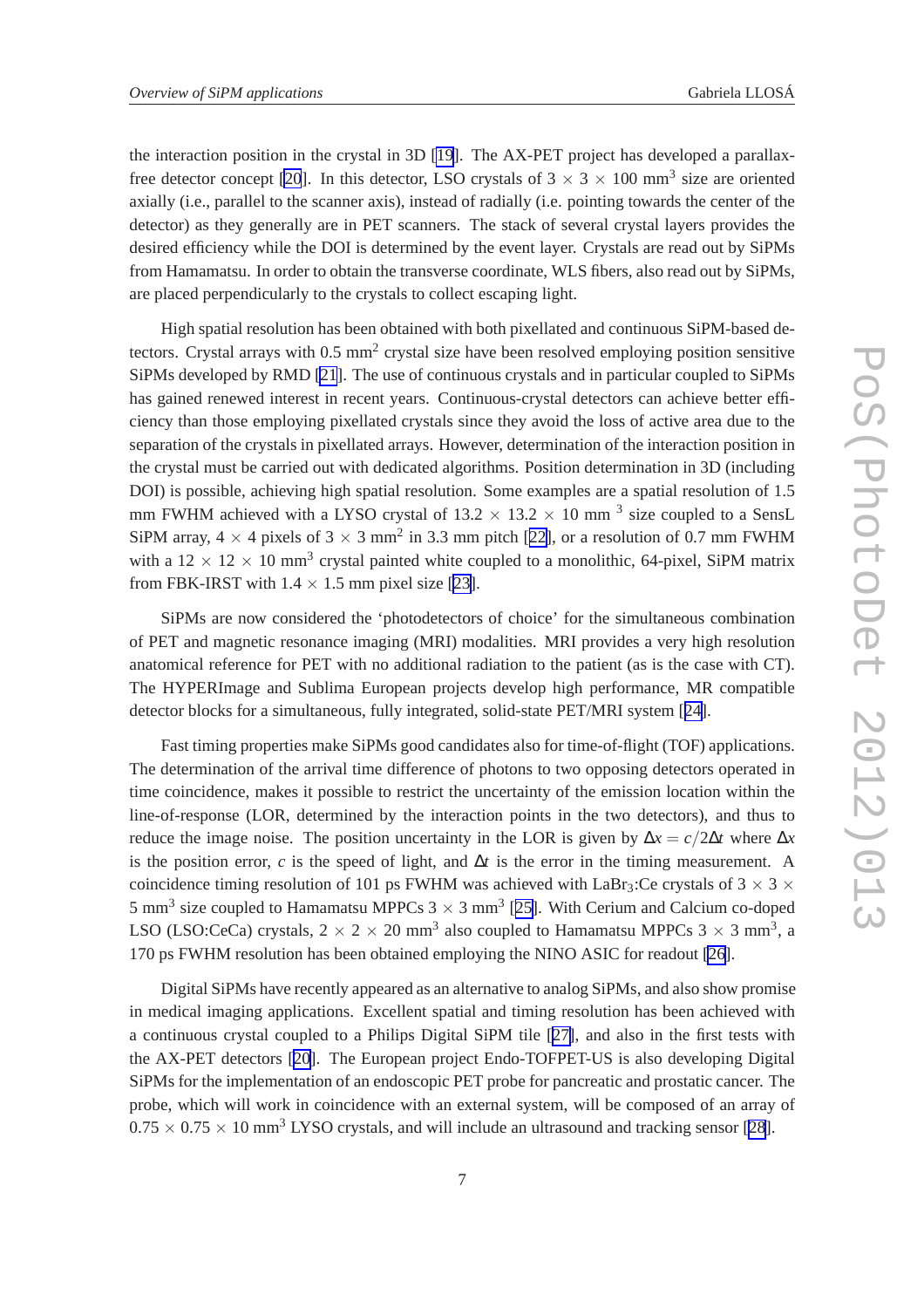## <span id="page-7-0"></span>**6. Conclusions**

SiPMs have shown advantage over other types of photodetectors in many applications, and thus, the number of experiments and groups employing them continues to grow. The improvement of some characteristics (PDE, area, stability, radiation hardness) is still necessary in some areas. The development of new devices is an active field (Digital SiPMs, interpolating SiPMs, UV sensitive SiPMs, sensitivity encoded SiPMs) which also contributes to expanding their use. Interesting developments are still to come.

#### **Acknowledgments**

The author would like to thank the people who helped in the preparation of this work, Christian Joram, Chiara Casella, Matthieu Heller, Paul Lecoq, Giovanni Ambrosi, Raffaello D'Alessandro, Dennis Schaart, Juanjo Gómez Cadenas, David Lorca, among others.

#### **References**

- [1] E. Garutti. *Silicon photomultipliers for high energy physics detectors* 2011 JINST 6 C10003. doi:10.1088/1748-0221/6/10/C10003. P1-14.
- [2] K. Gadow et al. *Concept, Realization and Results of the Mechanical and Electronics Integration Efforts for an Analog Hadronic Calorimeter*. EUDET-Report-2010-02.
- [3] D. Jeans et al. *Results of the CALICE Scintillator ECAL beamtest at DESY*. Journal of Physics: Conference Series 160 (2009) 012026 doi:10.1088/1742-6596/160/1/012026.
- [4] J. Anderson et al. *Upgrade of the CMS Hadron Outer Calorimeter with SiPMs*. FERMILAB-CONF-11-464-CMS-E.
- [5] Y. Kudenko. *The near neutrino detector for the T2K experiment*. Nuclear Instruments and Methods in Physics Research A 598(2009)289-295.
- [6] H. Miyamoto, M. Teshima. *SiPM development for the imaging Cherenkov and fluorescence telescopes.* Nuclear Instruments and Methods in Physics Research A 623 (2010) 198-200.
- [7] L. Gruber et al., *Position sensitive SiPM detector for Cherenkov applications*. 2011 JINST 6 C11024.
- [8] S. Korpar., *Status and perspectives of solid state photon detectors*. Nuclear Instruments and Methods in Physics Research A, doi:10.1016/j.nima.2010.10.154.
- [9] S. Korpar et al. *A module of silicon photo-multipliers for detection of Cherenkov radiation*. Nuclear Instruments and Methods in Physics Research A. 613 (2010) 195-199.
- [10] A.I. Berlev et al., *Development of FARICH-detector for ALICE experiment at CERN*. NIMA 2009. Nuclear Instruments and Methods in Physics Research Section A, Volume 598, Issue 1, p. 156-159.
- [11] M. Barnyakov. *Test beam experiment with FARICH prototype*. Presented at PhotoDet2012 International Workshop on New Photon detectors Orsay (France), June 13-15, 2012.
- [12] A. N. Otte et al., *Detection of Cherenkov light from air showers with Geigermode-APDs*. Nuclear Inst. and Methods in Physics Research, A 610 (2009) pp.415-418 N.